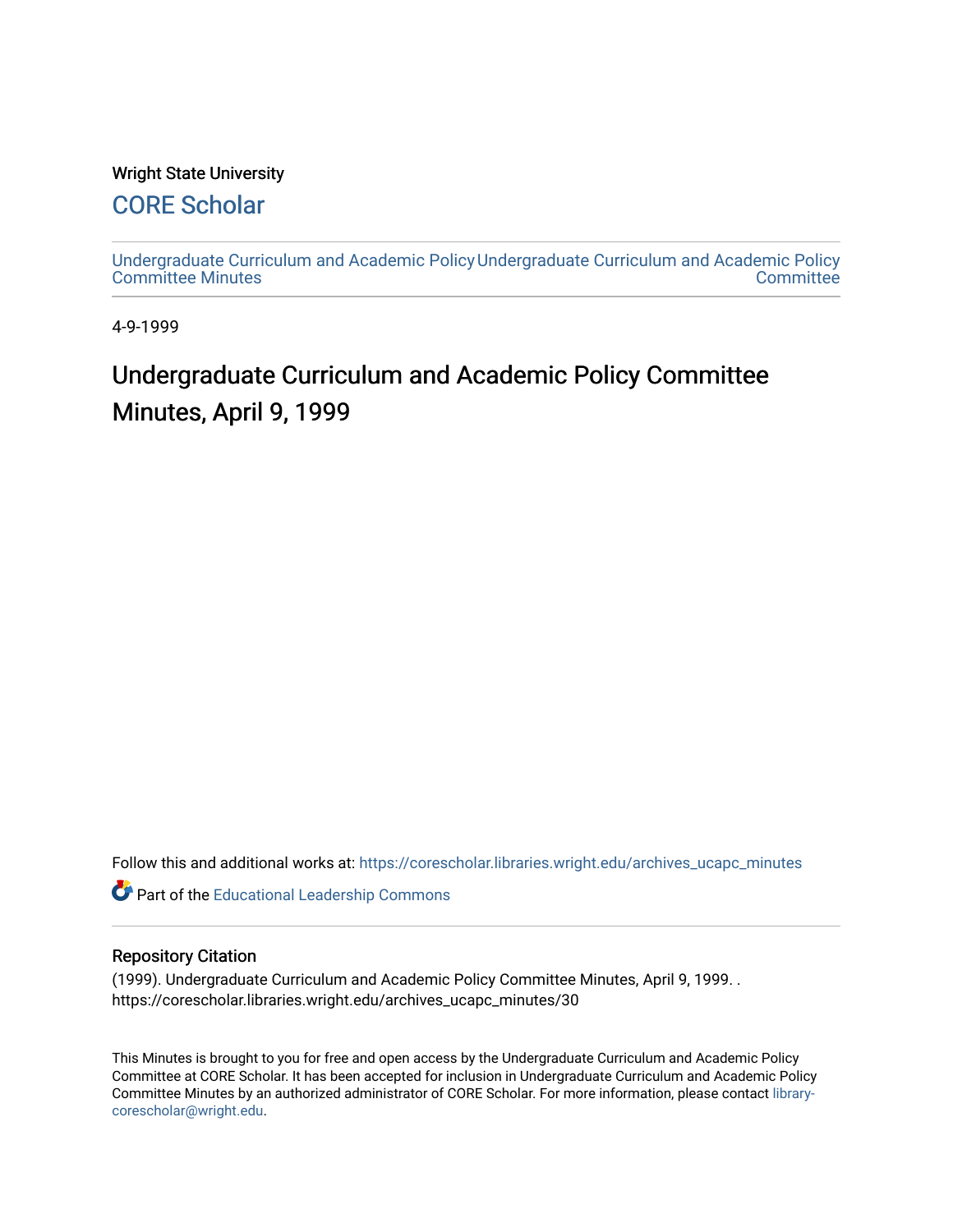# **Undergraduate Curriculum and Academic Policy Committee**

## **Minutes of April 9, 1999 Meeting**

**Present:** Carol Holdcraft, Tim Rafferty, Joe Law, Jan Maxwell, Tom Sav, Joe Slater, Ken Strickland, Roy Vice, Jeanne Fraker, Tim Wood, Andy Wright (student rep)

**Minutes:** Minutes of February 16, 1999 were approved as distributed.

### **Course Inventory Requests/Course Modification Requests:**

COSM: The chair reported that committee members had voted via e-mail to approve course modifications to MTH 130, MTH 128, MTH 129, MTH 131, MTH 229 after additional information was provided by the Math department.

The committee approved: BIO 194, BIO 466.

CEHS: The committee approved: ATR 262, ATR 361, ATR 461, HPR 261, HPR 284, HPR 384, HPR 484.

COLA: The committee approved: ITA 201, ITA 202, PLS 325, PLS 408, COM 400, FR 321, FR 322, FR 323, FR 454, PLS 367, SOC 420.

CESC: The committee approved: EE 412.

### **Old Business:**

CLEP Policy: Jeanne Fraker provided information about how the CLEP recommended minimum creditgranting scores were determined. The exams are normed against students actually enrolled in comparable courses. The minimum recommended scores are the mean score of students in the reference group who earned final course grade of C. The committee approved the CLEP Policy proposal to be sent to Executive Committee of the Faculty Senate for inclusion as new business at its next meeting.

### PROPOSED WRIGHT STATE UNIVERSITY CLEP POLICY:

Students who score at or above designated minimums on CLEP subject tests will be granted credit applied to degree requirements using the same guidelines as transfer credit. A student may earn up to 30 quarter hours through CLEP. University guidelines dictate the application of CLEP credits to university requirements, including general education and satisfaction of high school deficiencies. College and departmental guidelines determine the application of